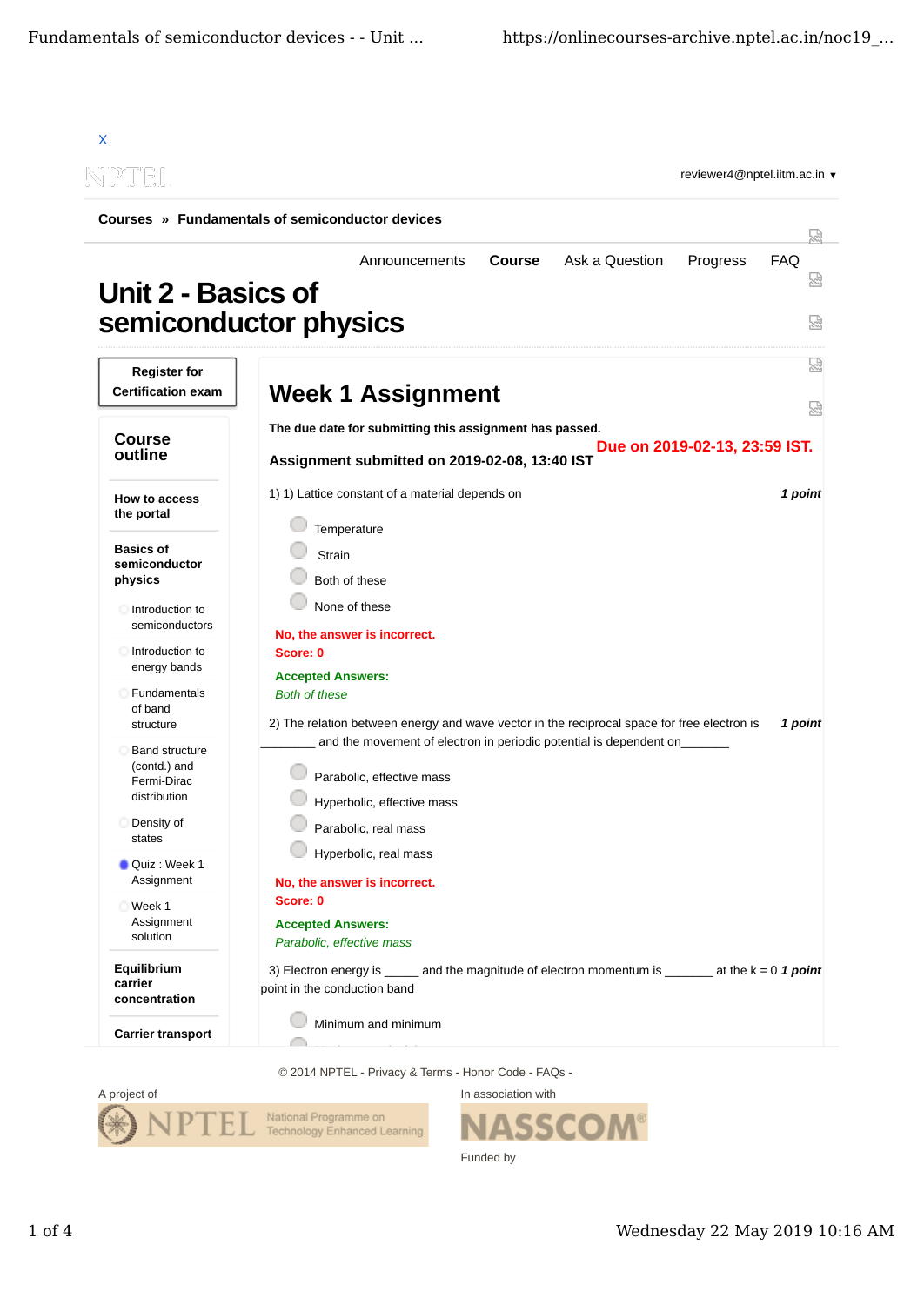## Fundamentals of semiconductor devices - - Unit ... https://onlinecourses-archive.nptel.ac.in/noc19\_...

| junction                                                             | <b>Accepted Answers:</b>                                                                                                                                                                                                                 |
|----------------------------------------------------------------------|------------------------------------------------------------------------------------------------------------------------------------------------------------------------------------------------------------------------------------------|
| <b>Bipolar Junction</b><br><b>Transistor</b>                         | ce De<br>Minimum and minimum<br>4) The E-k diagram of the conduction band of a material A is sharper or narrower than the E-k 1 point<br>diagram for another material B. The relation between effective masses of material A and that of |
| <b>Metal Oxide</b><br>Semiconductor<br>Capacitor                     | material B<br>Effective mass of $A > B$                                                                                                                                                                                                  |
| <b>MOSFET</b>                                                        | 恳<br>Effective mass of $A < B$                                                                                                                                                                                                           |
|                                                                      | Effective mass of $A = B$                                                                                                                                                                                                                |
| <b>Interaction</b><br>session                                        | 덣<br>Needs additional information to conclude the result                                                                                                                                                                                 |
| <b>DOWNLOAD</b><br><b>VIDEO</b>                                      | 닯<br>No, the answer is incorrect.<br>Score: 0                                                                                                                                                                                            |
| <b>Text Transcripts</b>                                              | 요<br><b>Accepted Answers:</b>                                                                                                                                                                                                            |
| Compound                                                             | Effective mass of $A \leq B$                                                                                                                                                                                                             |
| <b>Semiconductors</b>                                                | 1 point<br>5) Effective mass of electrons in a material depends on                                                                                                                                                                       |
| Opto-electronic<br>devices: Solar                                    | Orientation of crystal                                                                                                                                                                                                                   |
| cells and photo-                                                     | Strain in the crystal                                                                                                                                                                                                                    |
| detectors                                                            | Both of these                                                                                                                                                                                                                            |
| Opto-electronic<br>devices: Light<br><b>Emitting Diodes</b><br>(LED) | None of these<br>No, the answer is incorrect.<br>Score: 0                                                                                                                                                                                |
| <b>Applications of</b>                                               | <b>Accepted Answers:</b>                                                                                                                                                                                                                 |
| transistors and<br>basics of                                         | <b>Both of these</b>                                                                                                                                                                                                                     |
| microelectronic<br>fabrication                                       | 6) Determine the probability that an energy level is empty of an electron if the state is<br>1 point<br>below the Fermi level by 3kT?                                                                                                    |
|                                                                      | 4.7 x 10 ^-2                                                                                                                                                                                                                             |
|                                                                      | $4.7 \times 10^{4} - 5$                                                                                                                                                                                                                  |
|                                                                      | 4.7 x 10 ^5                                                                                                                                                                                                                              |
|                                                                      | $4.7 \times 10^{4}$ 2                                                                                                                                                                                                                    |
|                                                                      | No, the answer is incorrect.<br>Score: 0                                                                                                                                                                                                 |
|                                                                      | <b>Accepted Answers:</b>                                                                                                                                                                                                                 |
|                                                                      | $4.7 \times 10^{-2}$                                                                                                                                                                                                                     |
|                                                                      | 7) Calculate the temperature at which the probability is 10^-6 that an energy state<br>1 point<br>0.9 eV above the Fermi energy level is occupied by an electron. (Use, k =8.6E-5 eV/K)                                                  |
|                                                                      | 757 K<br>471 K<br>581 K<br>601K                                                                                                                                                                                                          |
|                                                                      | No, the answer is incorrect.<br>Score: 0<br><b>Accepted Answers:</b>                                                                                                                                                                     |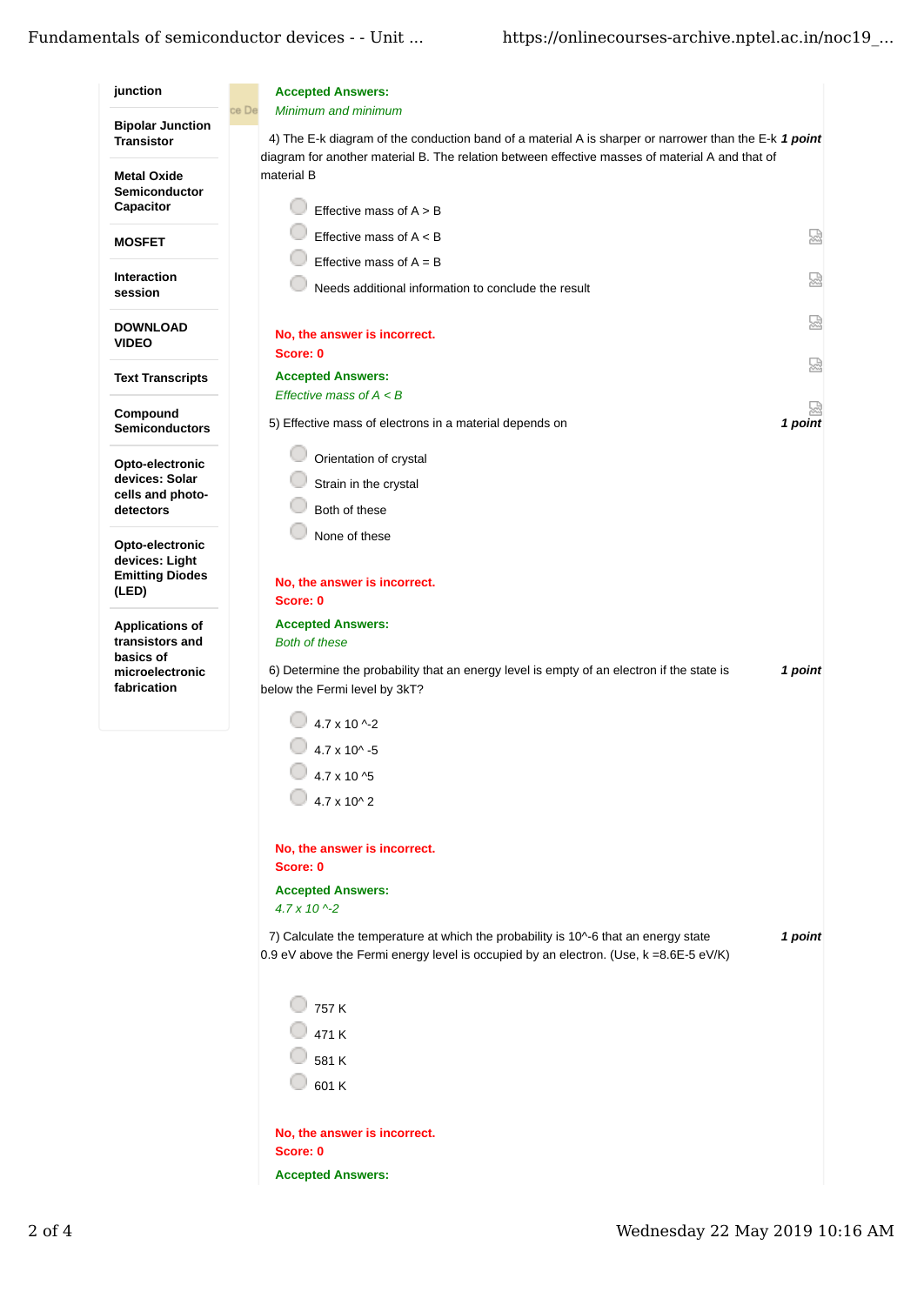## *757 K*

8) *1 point* Silicon is an indirect band gap semiconductor material and GaN a direct semiconductor material. Which one of them is transparent at 300K?

| Si                                                                                                                          |         |
|-----------------------------------------------------------------------------------------------------------------------------|---------|
| GaN                                                                                                                         |         |
| All of the above                                                                                                            | 쩑       |
| None of the above                                                                                                           |         |
| No, the answer is incorrect.<br>Score: 0                                                                                    | 쓰       |
| <b>Accepted Answers:</b><br>GaN                                                                                             | 냈       |
| 9) Determine the probability that an energy level is filled of an electron if the state is<br>above the Fermi level by 2kT? | 1 point |
| $11 \times 10$ ^-2                                                                                                          | W       |
| 55 x 10^ -5                                                                                                                 |         |
| $22 \times 10^{4} - 6$                                                                                                      |         |
| $33 \times 10$ ^-4                                                                                                          |         |
| No, the answer is incorrect.<br>Score: 0                                                                                    |         |
| <b>Accepted Answers:</b><br>$11 \times 10$ ^-2                                                                              |         |
| 10) Which of the following statements is true in case of an LED?                                                            | 1 point |
| Silicon can be used to make an LED, as their band gap is low (1.1 eV)                                                       |         |
| GaN cannot be used to make LED as its band gap is high (3.4 eV)                                                             |         |
| LEDs cannot be made of any semiconductor                                                                                    |         |
| Only direct band gap semiconductors can be used to make LEDs                                                                |         |
| No, the answer is incorrect.<br>Score: 0                                                                                    |         |
| <b>Accepted Answers:</b><br>Only direct band gap semiconductors can be used to make LEDs                                    |         |
| Previous Page                                                                                                               | End     |